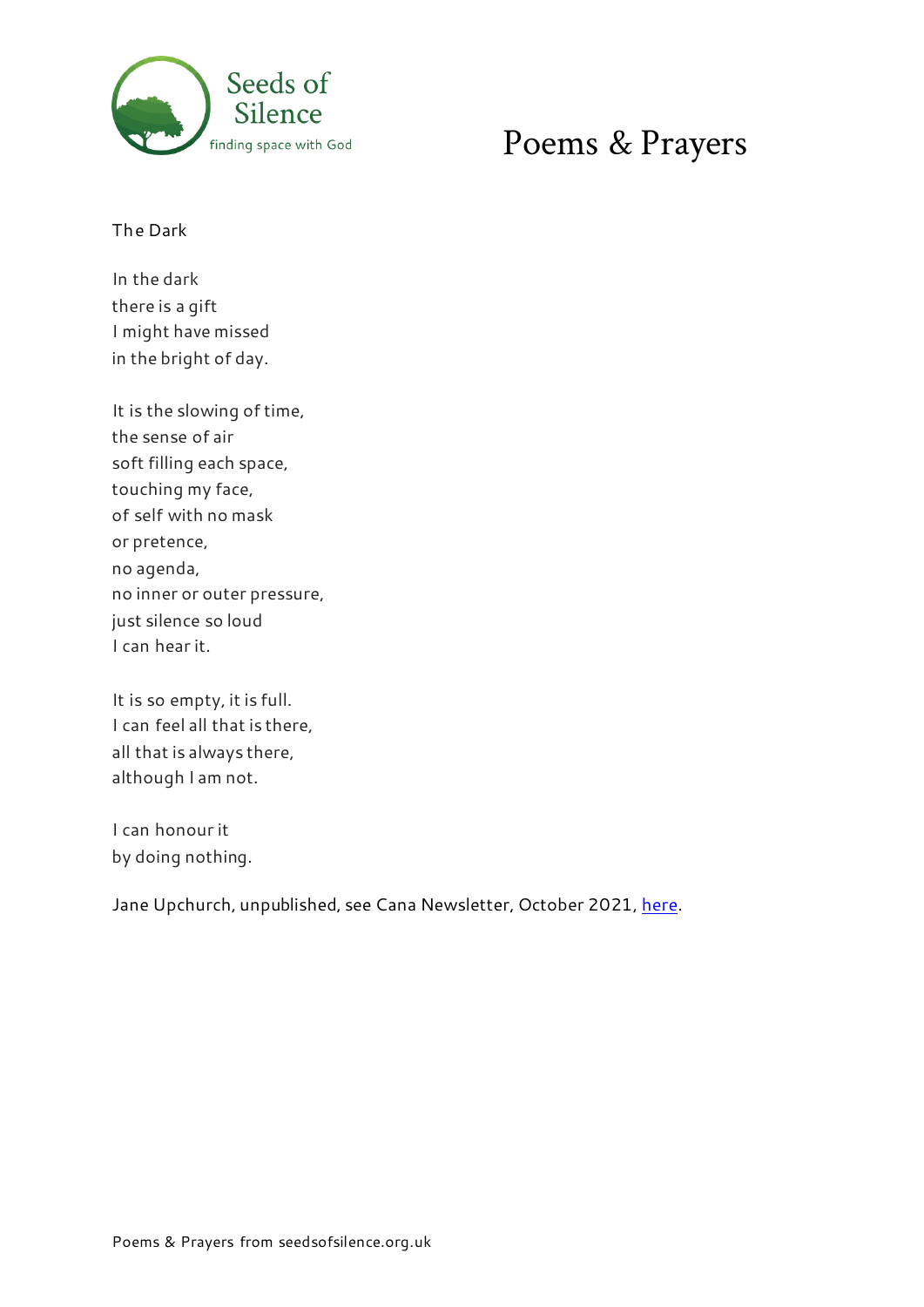# Perfect Joy

Here is how I sum it up:

Heaven does nothing: its non-doing is its serenity. Earth does nothing: its non-doing is its rest.

From the union of these two non-doings

All actions proceed,

All things are made.

How vast, how invisible

This coming-to-be!

All things come from nowhere!

How vast, how invisible

No way to explain it!

All beings in their perfection

Are born of non-doing.

Hence it is said:

"Heaven and earth do nothing

Yet there is nothing they do not do."

Where is the person who can attain To this non-doing?

Chuang Tzu, translated by Thomas Merton. In Roger Housden, Risking Everything: 110 Poems of Love and Revelation (Harmony Books, 2003), 146.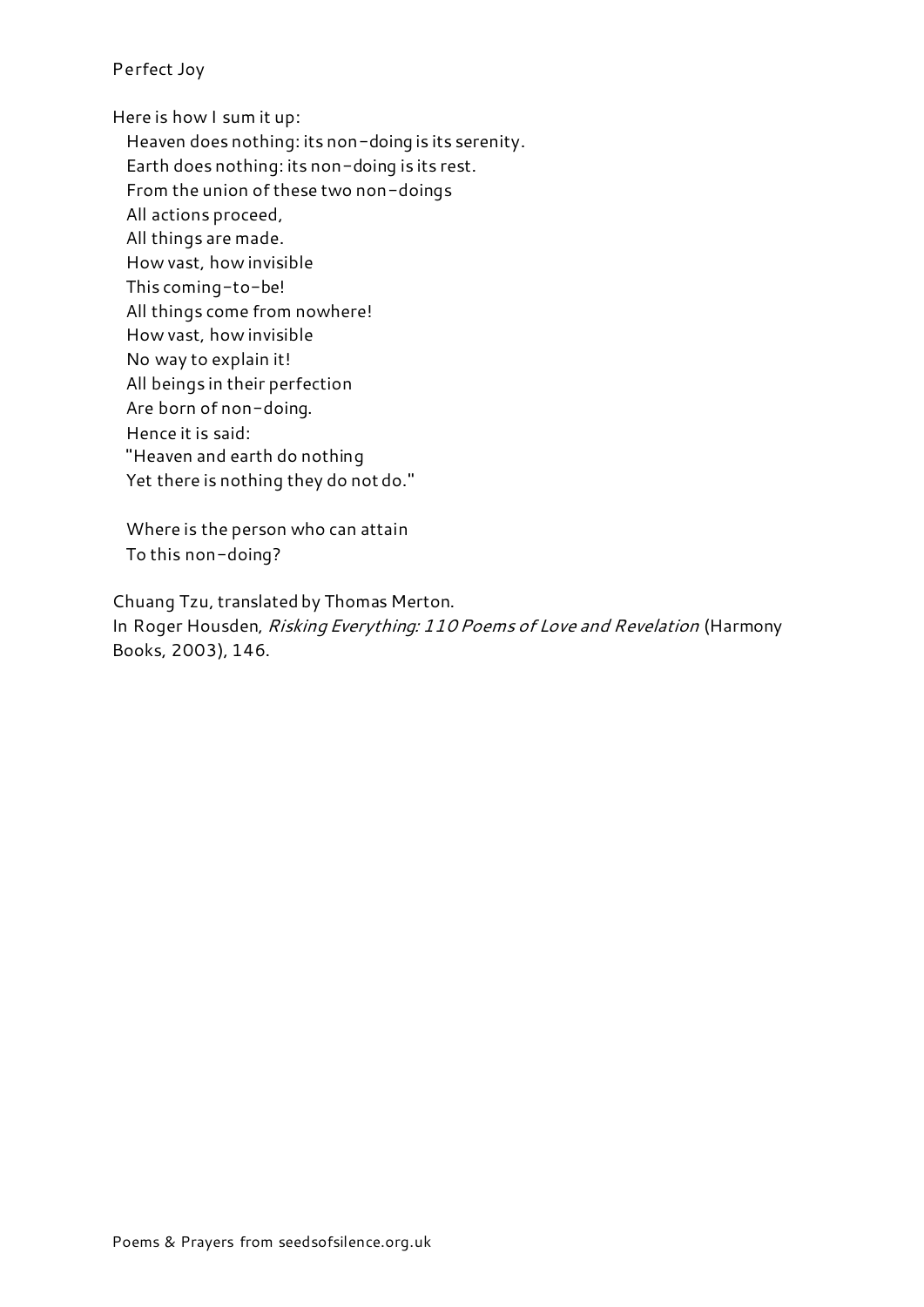## Malling Abbey Church

Here in the dark do not speak. Only listen, hold your peace and wait for the wordless gift: the lifting of the lark's voice, choice and sweet, repeating its high note of love, speaking your name, calling you over and over again. Do not speak. Let the visiting bird, silence, do her work: sift your heart, heal what is broken, sundered apart, restore what is plundered, repair the rift, knit to one piece the unravelled mind, scattered and split.

Wait for the gift, the lifting of the warm, beating wings, the sudden shudder under the brooding breast. You must enter here in the dark where the heart sings. Do not speak.

> In Nicola Slee, Praying Like a Woman, (London: SPCK, 2004), p43.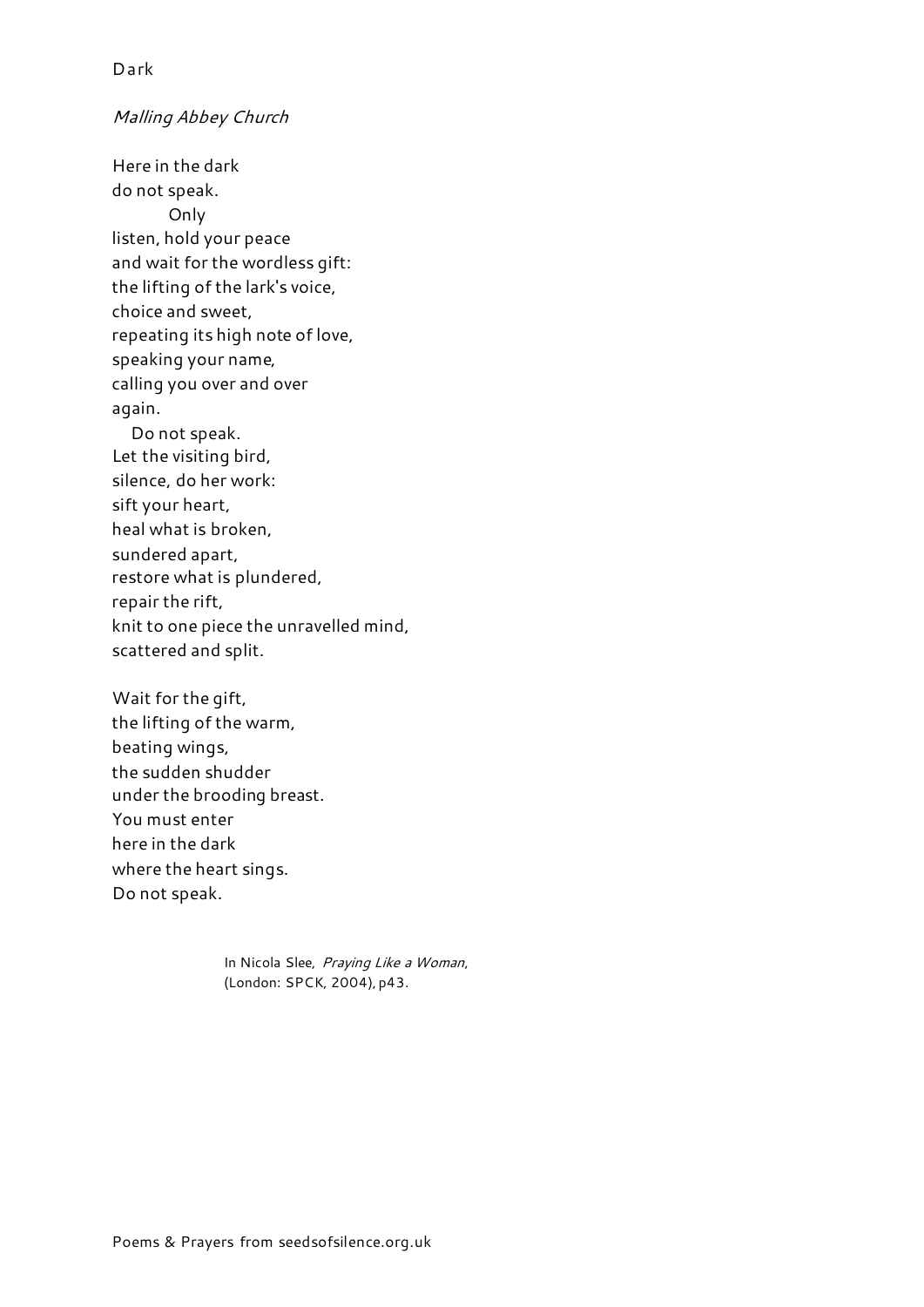It is enough to listen to the silence

It is enough to listen to the silence. Silence comes o fetch us where we have just been with our thoughts and feelings.

It is enough to listen to the silence. Silence brings us to where we are now, right here, into this room, to this place, this morning.

It is enough to listen to the silence. Silence embraces what wants to become. Whatever this day brings us, is held, and always has been, in this silence now.

It is enough to listen to the silence.

> In Silvia Ostertag, Living Silence: Tuning in and Practicing (Beauchamp: Matador, 2013), 2.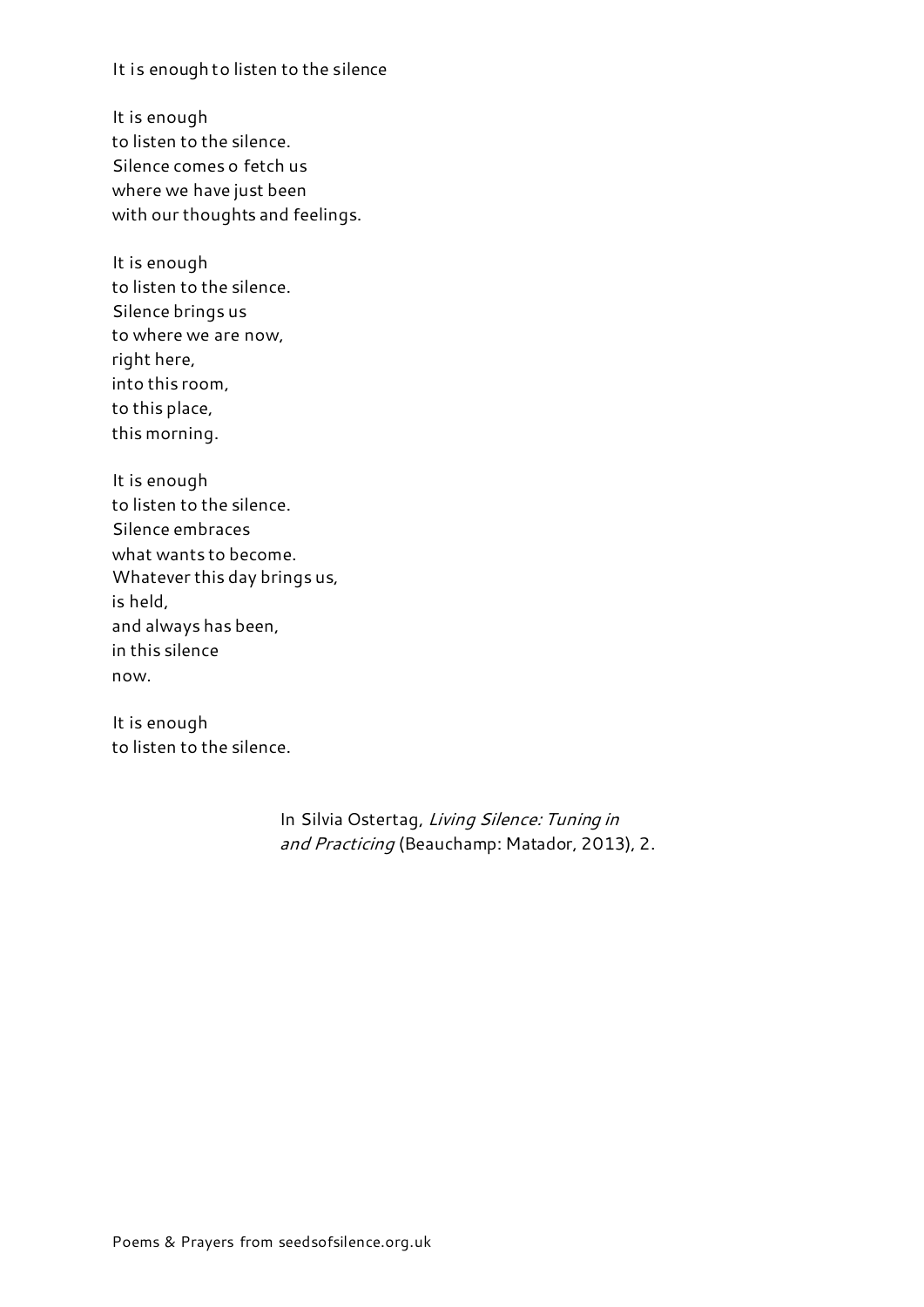## The Womb of Silence

Not in the whirlwind, not in the lightning, not in the strife of tongues, or in the jangling of subtle reasoning is God to be found, but in the still small voice speaking in the womb of silence. Therefore be silent.

Let the past be silent. Let there be no vain regrets, no brooding on past failures, no bitterness, no judgement of oneself or of others. Let all be silent.

Be still and know. Be still and look. Let the eyes of the mind be closed that you may hear what otherwise you would not hear, that you may know what otherwise you would not know.

Abandon yourself to God in longing love, simply, holding on to nothing but God. So you may enter the silence of eternity and know the union of yourself with God. And if in the silence God does not answer, God is still there. God's silence is the silence of love. Wait then in patience and in submission. It is good to wait in silence for God's coming.

> An unknown author, quoted in Benignus O'Rourke, Finding Your Hidden Treasure: The Way of Silent Prayer (London: Darton, Longman and Todd, 2010), 58-59.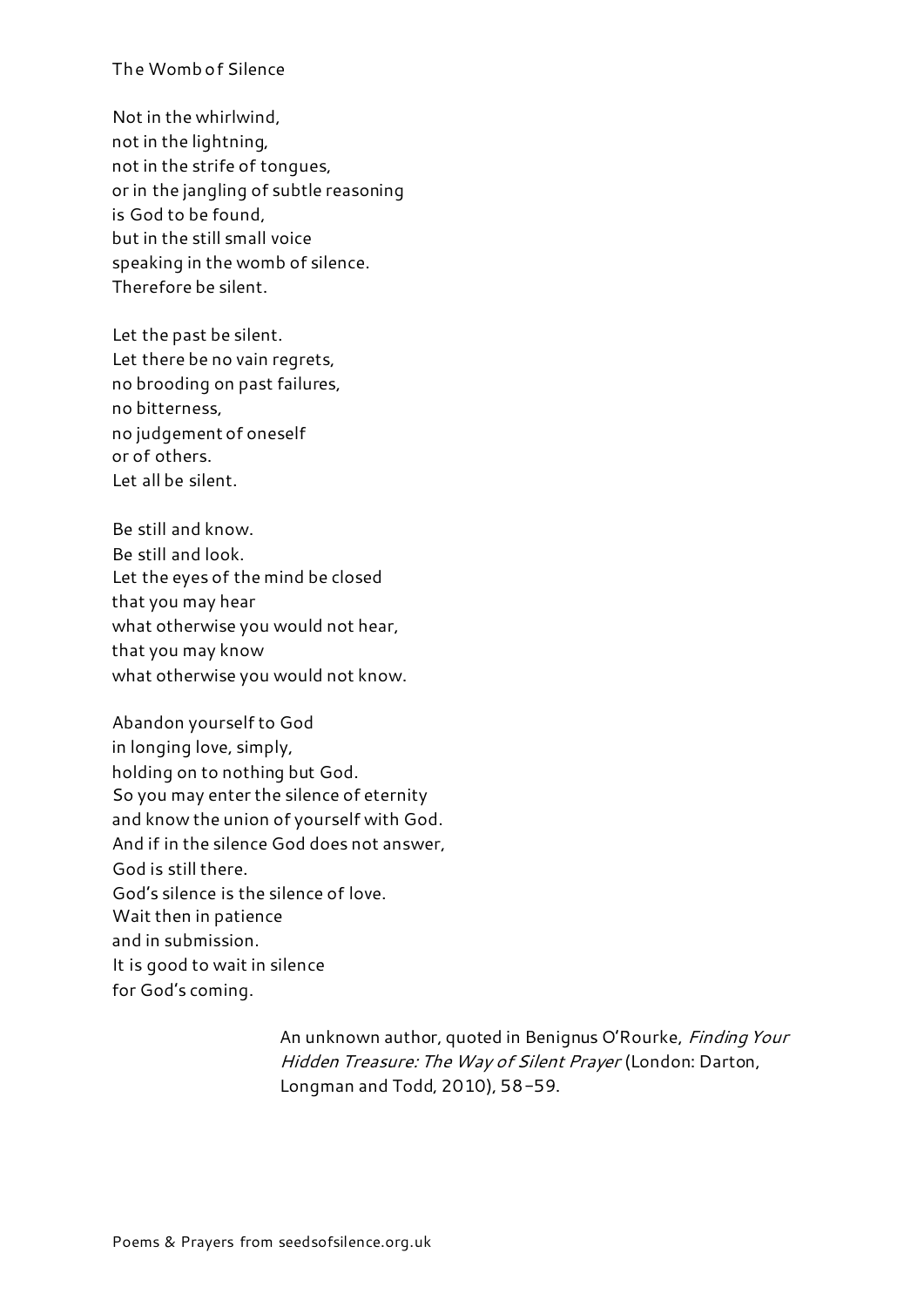## Psalm 23 Redux

This I know: My life is in your hands. I have nothing to fear.

I stop, breathe, listen.

Beneath the whirl of what is is a deep down quiet place. You beckon me to tarry there.

This is the place where unnamed hungers are fed, the place of clear water, refreshment.

My senses stilled, I drink deeply, at home in timeless territory.

In peril, I remember: Death's dark vale holds no menace. I lean into You; Your eternal presence comforts me. I am held tenderly.

In the midst of all that troubles, that threatens and diminishes, You set abundance before me. You lift my head; my vision clears. The blessing cup overflows.

This I know: You are my home and my hope, my strength and my solace, and so shall You ever be.

> In Carla A. Grosch-Miller, Psalms Redux: Poems and Prayers, (London: Canterbury Press, 2014), p13.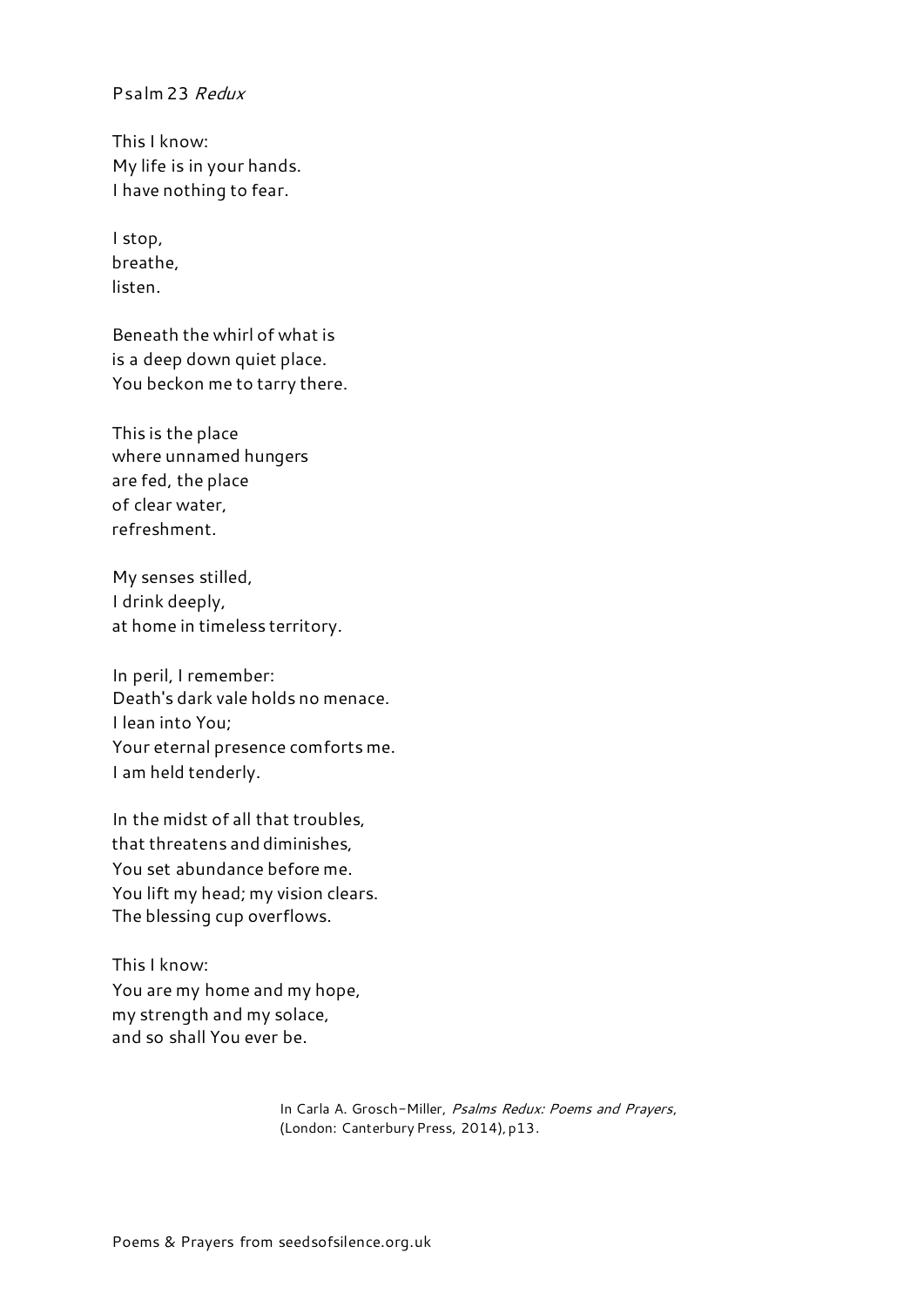How to pray

an empty room asks to be sat in for a long time at different hours of the day and night in many weathers alone without words

perhaps hold an object in your hands a stone a cup

a length of beads

for a long time

or place something well chosen on the floor or a window ledge where you will look at it for a long time

a cup a vase a stone a piece of wood

without asking or telling anything imposing your own shape on the emptiness as lightly as possible

leave and enter many times without disturbing its silences

gradually over many years a room thus entered and departed will teach you how to furnish and dispose of the paraphernalia of a life

> Nicola Slee, in Gavin D'Costa, Eleanor Nesbitt, Mark Pryce, Ruth Shelton and Nicola Slee, Making Nothing Happen: Five Poets Explore Faith and Spirituality, (Farnham: Ashgate, 2014), p32.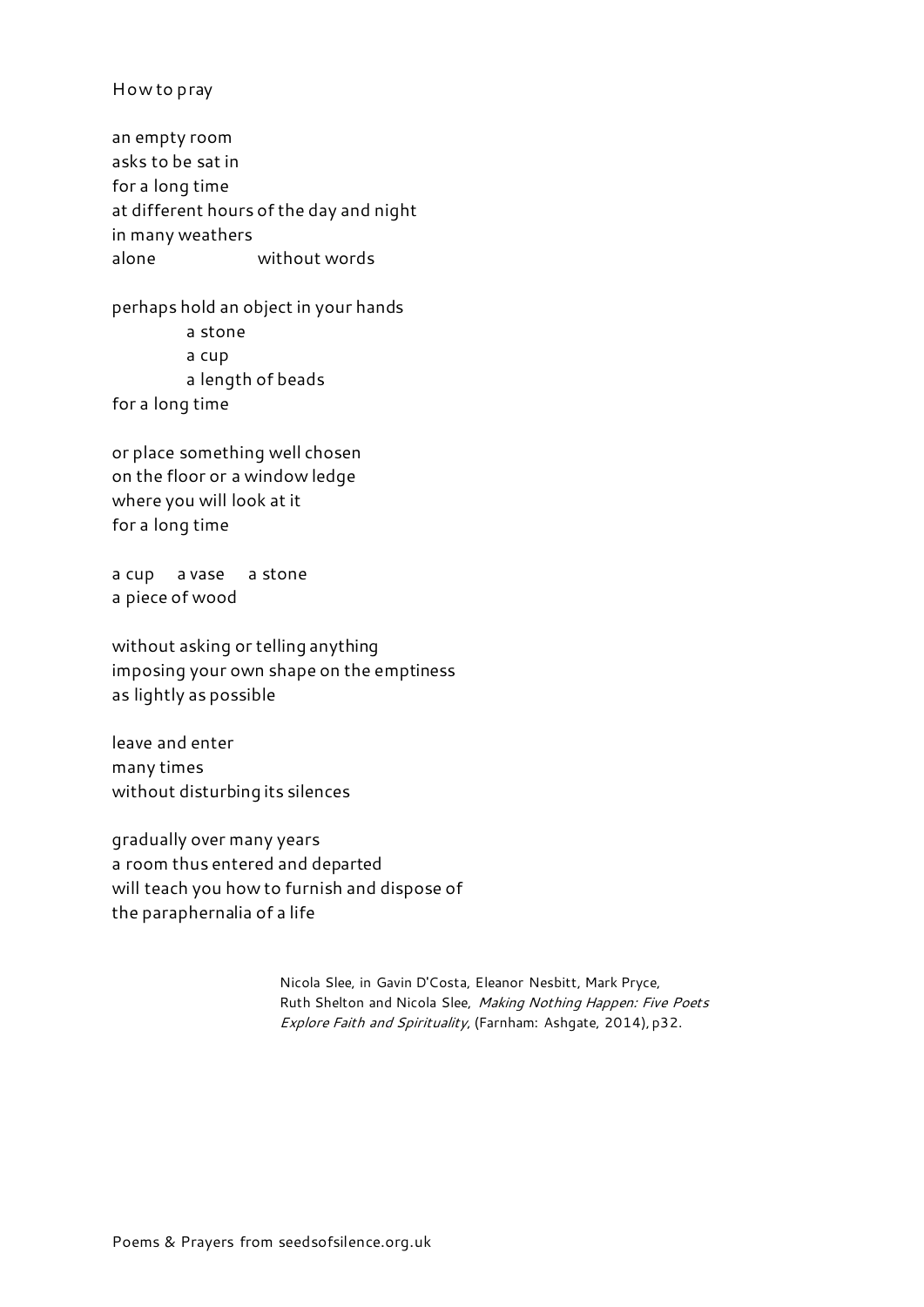Psalm 131 Redux

O Lord, my heart is open and my mind is freed from the struggle to make sense even of who, of how, You are.

(I breathe.)

I come to the broad plain, the fullness of silence, to You. Peace envelops me. I sink into You. I want for nothing.

> (This is the still point of the turning world.)

I rest in You.

 (This is the beginning. I am.)

> In Carla A. Grosch-Miller, Psalms Redux: Poems and Prayers, (London: Canterbury Press, 2014), p82.

I think that maybe I will be a little surer of being a little nearer. That's all. Eternity is in the understanding that that little is more than enough.

> In R. S. Thomas, Selected Poems, (London: Penguin, 2003), p229.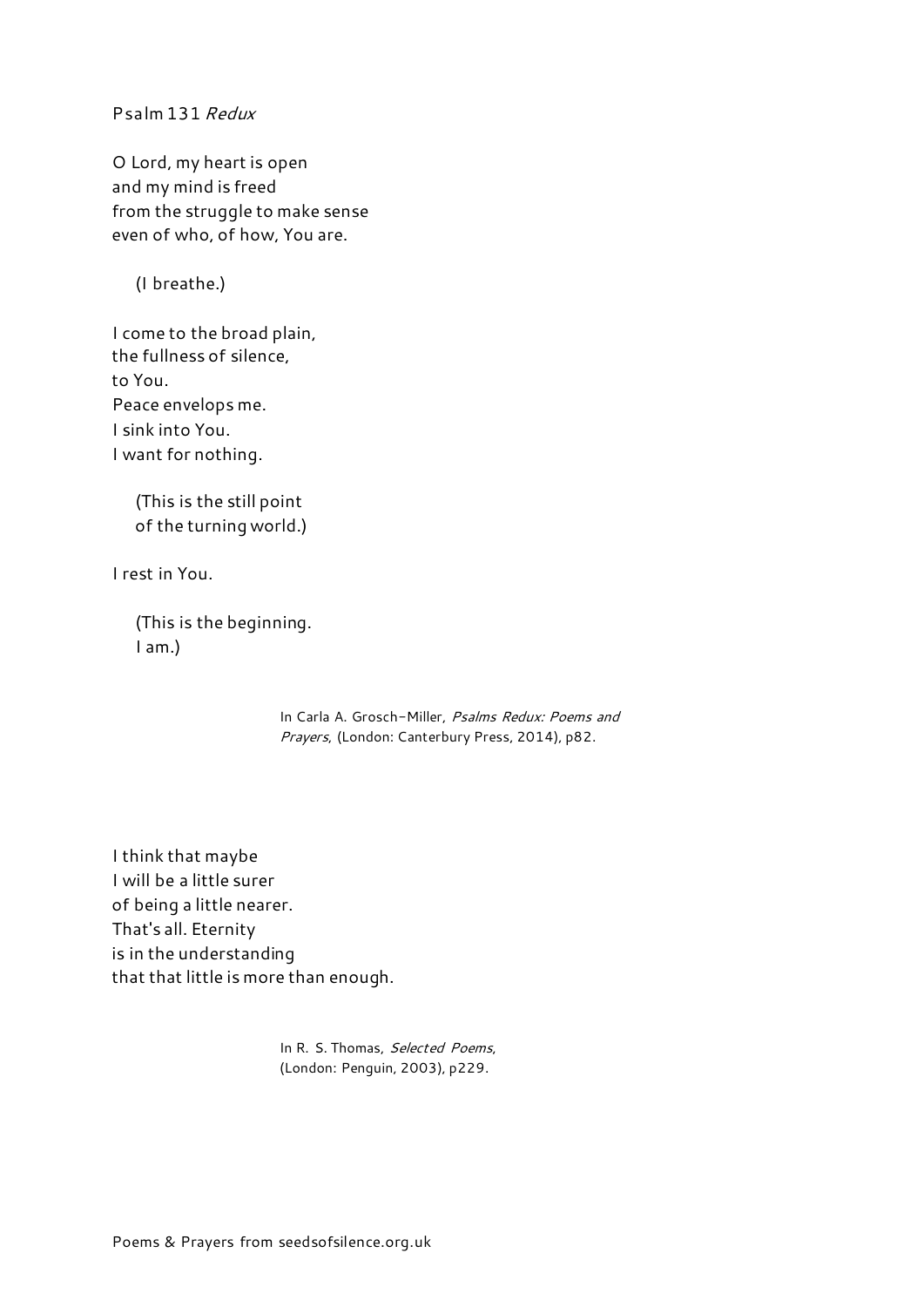# Clearing

Do not try to serve the whole world or do anything grandiose. Instead, create a clearing in the dense forest of your life and wait there patiently, until the song that is yours alone to sing falls into your open cupped hands and you recognize and greet it. Only then will you know how to give yourself to the world so worthy of rescue.

Martha Postlethwaite (published source unclear but will be credited once known).

#### Folk Tale

Prayers like gravel flung at the sky's window, hoping to attract the loved one's attention. But without visible plaits to let down for the believer to climb up, to what purpose open that far casement? I would have refrained long since but that peering once through my locked fingers I thought that I detected the movement of a curtain.

> In R. S. Thomas, Selected Poems, (London: Penguin, 2003), p186.